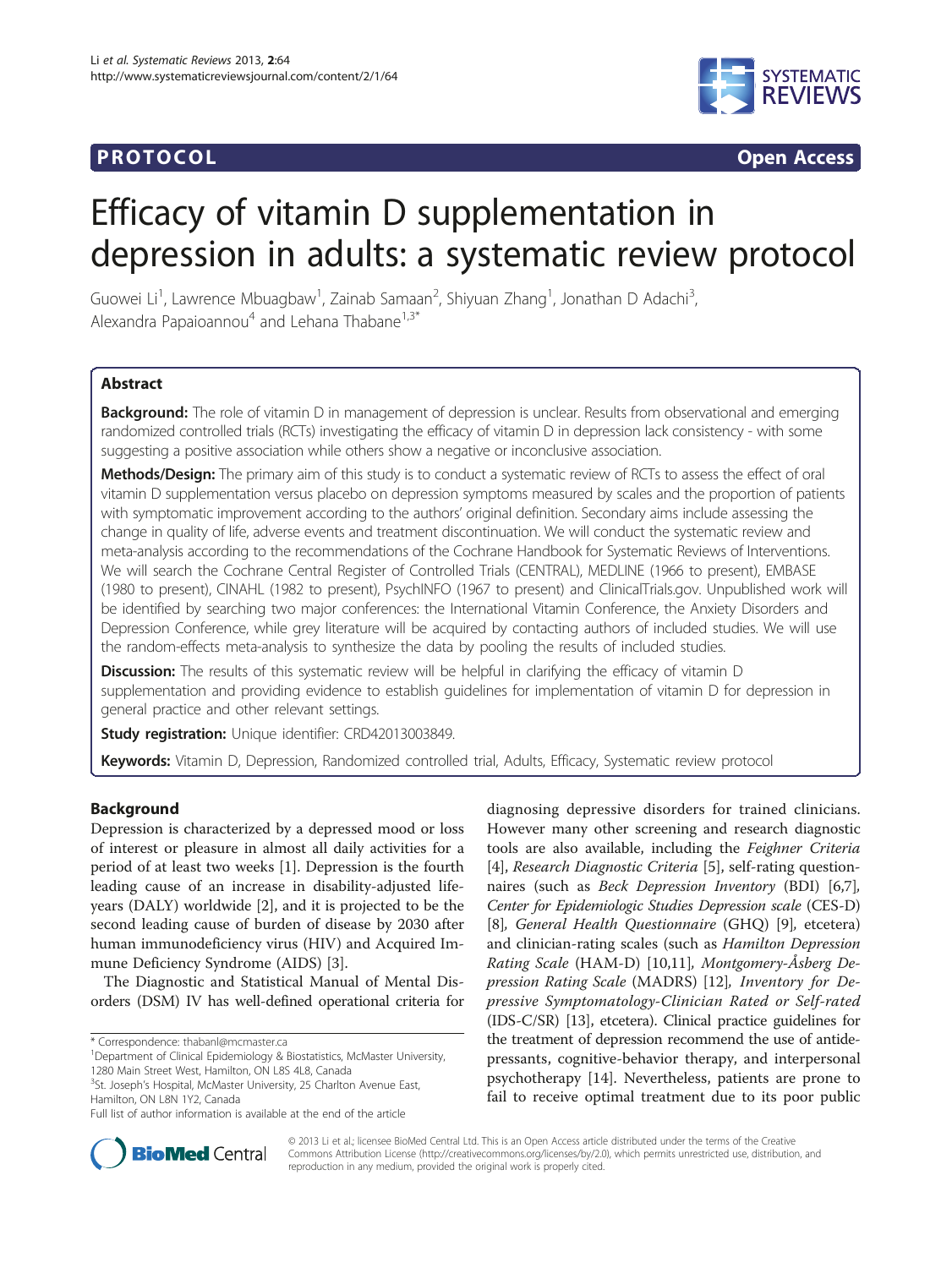acceptability [\[15](#page-5-0)] and their variable response to treatment. More simple and acceptable interventions are urgently needed.

Vitamin D is produced endogenously in the skin by sun exposure, and humans also obtain vitamin D from the diet and from supplements to a minor extent. The recommended intake of vitamin D varies from 200 international units (IU) to 1000 IU per day [\[16](#page-5-0)]. Vitamin D supplementation increases serum 25-hydroxy vitamin D (25(OH)D) levels, thereby potentially correcting the effects of vitamin D deficiency [[16](#page-5-0)]. Both vitamin D2 (ergocalciferol) and vitamin D3 (cholecalciferol) are available as supplementations to maintain serum 25(OH)D concentrations. However, since vitamin D3 is considered to be more potent than vitamin D2 [\[17,18\]](#page-5-0), vitamin D3 supplementation has been widely used with different doses in trials related to depression [[19](#page-5-0)-[22\]](#page-5-0).

It is commonly known that vitamin D is essential for the maintenance of calcium homeostasis and for bone health [[16\]](#page-5-0), but its role in the brain is not fully understood. Because the receptor of vitamin D is found in areas of the brain that are involved in the development of depression [\[23](#page-5-0)], vitamin D and its relationship to depressive symptoms and other psychiatric disorders are under investigation [\[24,25\]](#page-5-0). Treatment of depression with vitamin D has potentially profound implications, because for patients in whom vitamin D is an effective antidepressant, it will be one of the most cost-effective treatments in psychiatry, and one with negligible side effects [[26\]](#page-5-0).

A number of observational studies have investigated the relationship between depression and vitamin D with conflicting results. While cross-sectional studies identified an association between low level of serum 25(OH)D and scores on measures of depression inconclusively [\[27-30](#page-5-0)], some prospective studies [\[31](#page-5-0)-[33](#page-6-0)] using large samples reported a significant association. However, it is difficult to corroborate the causality in observational research due to the numerous potential confounders including age, time spent outdoors, latitude, physical activity, body mass index, smoking, alcohol use, etcetera [\[34](#page-6-0)]. Emerging randomized controlled trials (RCTs) of vitamin D supplementation have been reported, but their findings were also inconsistent. For instance, Jorde et al. [[35](#page-6-0)] found an effect of high dose vitamin D supplementation on depressive symptoms, whereas other research failed to observe a significant treatment effect [[20,](#page-5-0)[36\]](#page-6-0). Therefore, it is essential to summarize the best available evidence to date to clarify the efficacy of vitamin D.

A recent systematic review investigating the relationship between vitamin D deficiency and depression in adults presented significant positive associations in observational studies [[37\]](#page-6-0). Nevertheless, it did not include any RCT up to February 2011 according to the authors' criterion, thereby failing to assess the efficacy of vitamin D

supplementation in depression in trials. Plenty of RCTs on vitamin D and depression have been published since then. Thus, to identify the efficacy of vitamin D supplementation in depression in adults with depressive symptoms/diagnosis or at risk of depression, we will conduct a comprehensive systematic review and meta-analysis of RCTs.

#### Aims

The overall purpose of this systematic review is to evaluate the efficacy of oral vitamin D supplementation in depression in adults with depressive symptoms/diagnosis or at risk of depression in RCTs. The primary aim is to assess the effect of oral vitamin D supplementation versus placebo on depression symptoms measured by scales (for continuous outcome) and the proportion of patients with symptomatic improvement according to the authors' original definition (for dichotomous outcome). Secondary aims include assessing the change in quality of life, adverse events and treatment discontinuation.

# Methods/Design

# Criteria for considering studies for this review Type of studies

We will include only RCTs investigating the effect of oral vitamin D supplementation on depression in adults (18 years of age and over). Only conventional parallel designs will be eligible, while cross-over RCTs will be excluded because depressive symptoms may not be static and participants' variability is hard to interpret.

#### Type of participants

We will include adults who are at risk of depression, have depressive symptoms, or have a primary diagnosis of depression based on the authors' definition. Risk factors for depression in our study are manipulated as: having a family history of depression [\[38](#page-6-0)], obesity for adults [\[39](#page-6-0)], postpartum period for women [[40\]](#page-6-0), perimenopause for women in midlife [[41\]](#page-6-0), bereavement, sleep disturbance, disability, prior depression and female gender for the elderly [[42\]](#page-6-0). Subjects with a diagnosed depressive disorder or with depressive symptoms that are secondary to another medical condition will be included, but trials in which the primary focus is another major psychiatric condition such as anxiety disorders, will be excluded. Studies involving participants with vitamin D abnormalities such as hyperparathyroidism, will also be excluded. If the same participants are assessed in different time points or in multiple studies, we will extract and analyze all the data of different follow-up periods, and choose those with the largest sample size of the same follow-up period for analysis.

#### Type of interventions

At least one of the intervention arms has to include oral intake of vitamin D as a mono-intervention. We will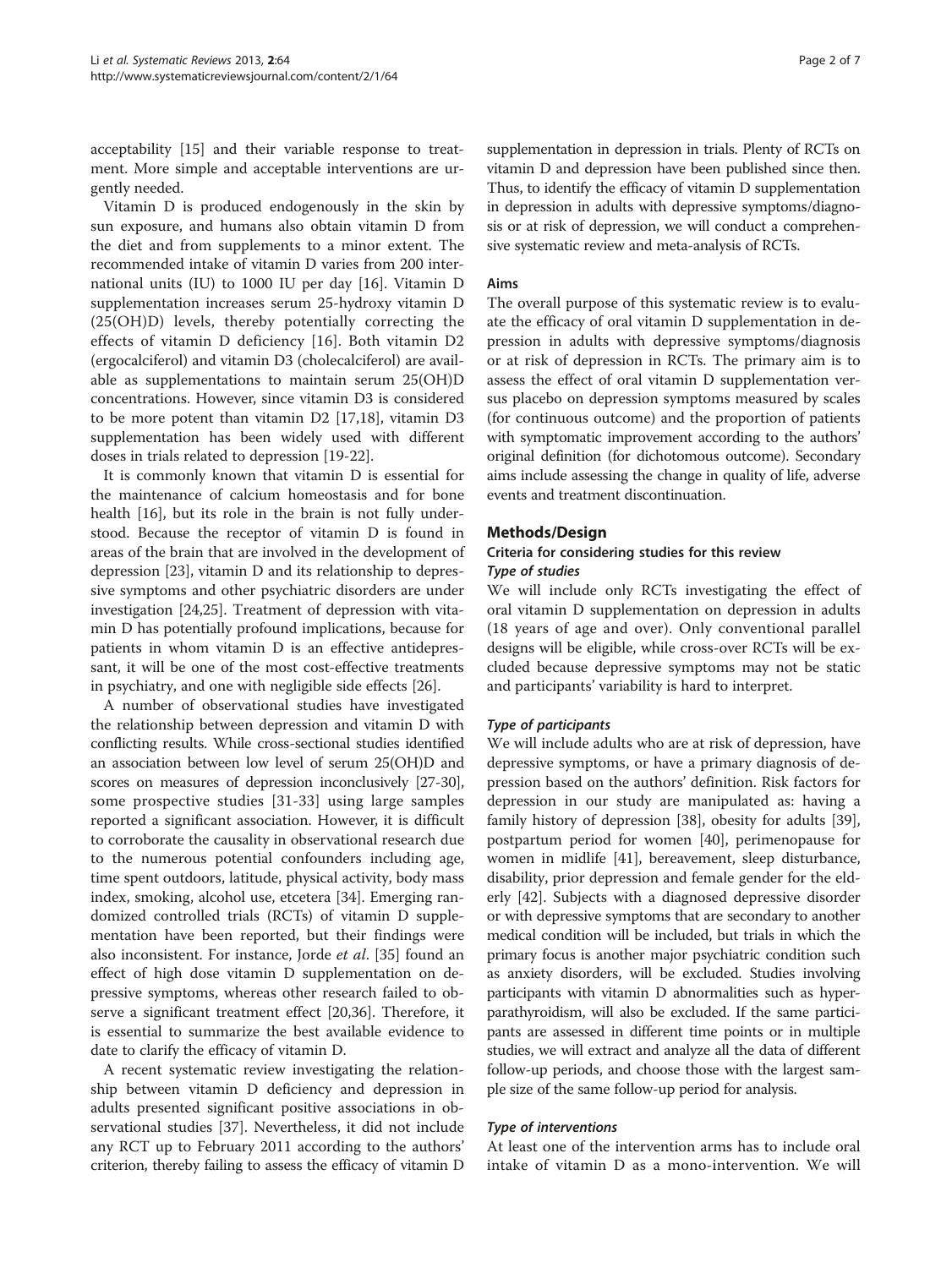consider all doses and durations of vitamin D supplementation. Studies that combined vitamin D with any other vitamin, antidepressant, calcium, or light therapy will be excluded, because we want to isolate the intervention effect due to vitamin D and obtain its efficacy by direct comparison with placebo.

# Comparison

Only trials using placebos in their control groups will be included. Specifically, the comparison will be oral vitamin D supplementation versus placebo.

# Type of outcome measures

Primary outcome Our primary outcome is the effect of oral vitamin D supplementation on improvement in the depression symptoms measured by depression symptoms scales (continuous outcome) and the proportion of patients with symptomatic improvement according to the authors' definition (dichotomous outcome), compared to placebo. If the original authors report outcomes using several different scales corresponding with our definition of response, we will give preference to BDI for self-rating questionnaires and HAM-D for observer-rating scales.

Secondary outcome Secondary outcomes include:

- 1. change in quality of life;
- 2. adverse events; and
- 3. treatment discontinuation.

#### Search strategy

#### Electronic searching

We will search the Cochrane Central Register of Controlled Trials (CENTRAL), MEDLINE (1966 to present), EMBASE (1980 to present), CINAHL (1982 to present), PsychINFO (1967 to present) and ClinicalTrials.gov exhaustively and comprehensively. In our searches, we will use descriptors that include synonyms for depression, vitamin D and randomized controlled trials in various combinations, for example, 'vitamin D or 25 hydroxyvitamin D' and 'depression or mood disorder' and 'RCT or clinical trial'. We will first search MEDLINE (see Table 1). Subsequent search strategies will be derived from the MEDLINE strategy and adapted for each database. Our searches will not be limited by language, publication status or setting.

# Reference lists

The reference lists of articles and other reviews retrieved in the search or known to the authors will be searched for relevant articles.

#### Conference abstracts

Unpublished work will be identified by searching the abstract books or websites of two major conferences: the

|  |  |  |  | Table 1 MEDLINE search terms |  |
|--|--|--|--|------------------------------|--|
|--|--|--|--|------------------------------|--|

| Outcome                                 | Descriptor                        |  |
|-----------------------------------------|-----------------------------------|--|
| Search for vitamin D supplementation    | 1. Vitamin D/explode              |  |
|                                         | 2. vitamin D                      |  |
|                                         | 3. vitamin D2                     |  |
|                                         | 4. vitamin D3                     |  |
|                                         | 5. 1-alpha hydroxyvitamin D3      |  |
|                                         | 6. 1-alpha-hydroxy-vitamin D3     |  |
|                                         | 7. 1-alpha hydroxycalciferol      |  |
|                                         | 8. 1-alpha-hydroxy-calciferol     |  |
|                                         | 9. 1,25 dihydroxyvitamin D3       |  |
|                                         | 10. 1,25-dihydroxy-vitamin D3     |  |
|                                         | 11. 1,25 dihydroxycholecalciferol |  |
|                                         | 12. 1,25-dihydroxycholecalciferol |  |
|                                         | 13. 25-hydroxycholecalciferol     |  |
|                                         | 14. 25 hydroxycholecalciferol     |  |
|                                         | 15. 25 hydroxyvitamin D           |  |
|                                         | 16. 25-hydroxy-vitamin D          |  |
|                                         | 17. alfacalcidol                  |  |
|                                         | 18. calcidiol                     |  |
|                                         | 19. calcitriol                    |  |
|                                         | 20. calcifediol                   |  |
|                                         | 21. calciferol                    |  |
|                                         | 22. ergocalciferol                |  |
|                                         | 23. cholecalciferol               |  |
|                                         | 24. OR/1-23                       |  |
| Search for depression                   | 25. Depress*                      |  |
|                                         | 26. Dysthymi*                     |  |
|                                         | 27. Adjustment Disorder*          |  |
|                                         | 28. Mood Disorder*                |  |
|                                         | 29. Affective Disorder            |  |
|                                         | 30. Affective Symptoms            |  |
|                                         | 31. OR/25-30                      |  |
| Search for randomized controlled trials | 32. trial                         |  |
|                                         | 33. clinical trial                |  |
|                                         | 34. random* controlled trial      |  |
|                                         | 35. RCT                           |  |
|                                         | 36. group*                        |  |
|                                         | 37. experiment*                   |  |
|                                         | 38. intervention                  |  |
|                                         | 39. placebo                       |  |
|                                         | 40. OR/32-39                      |  |
| Search for combinations                 | 41.24 AND 31 AND 40               |  |

International Vitamin Conference, the Anxiety Disorders and Depression Conference. Any abstract of interest will be assessed for further detail by contacting the authors.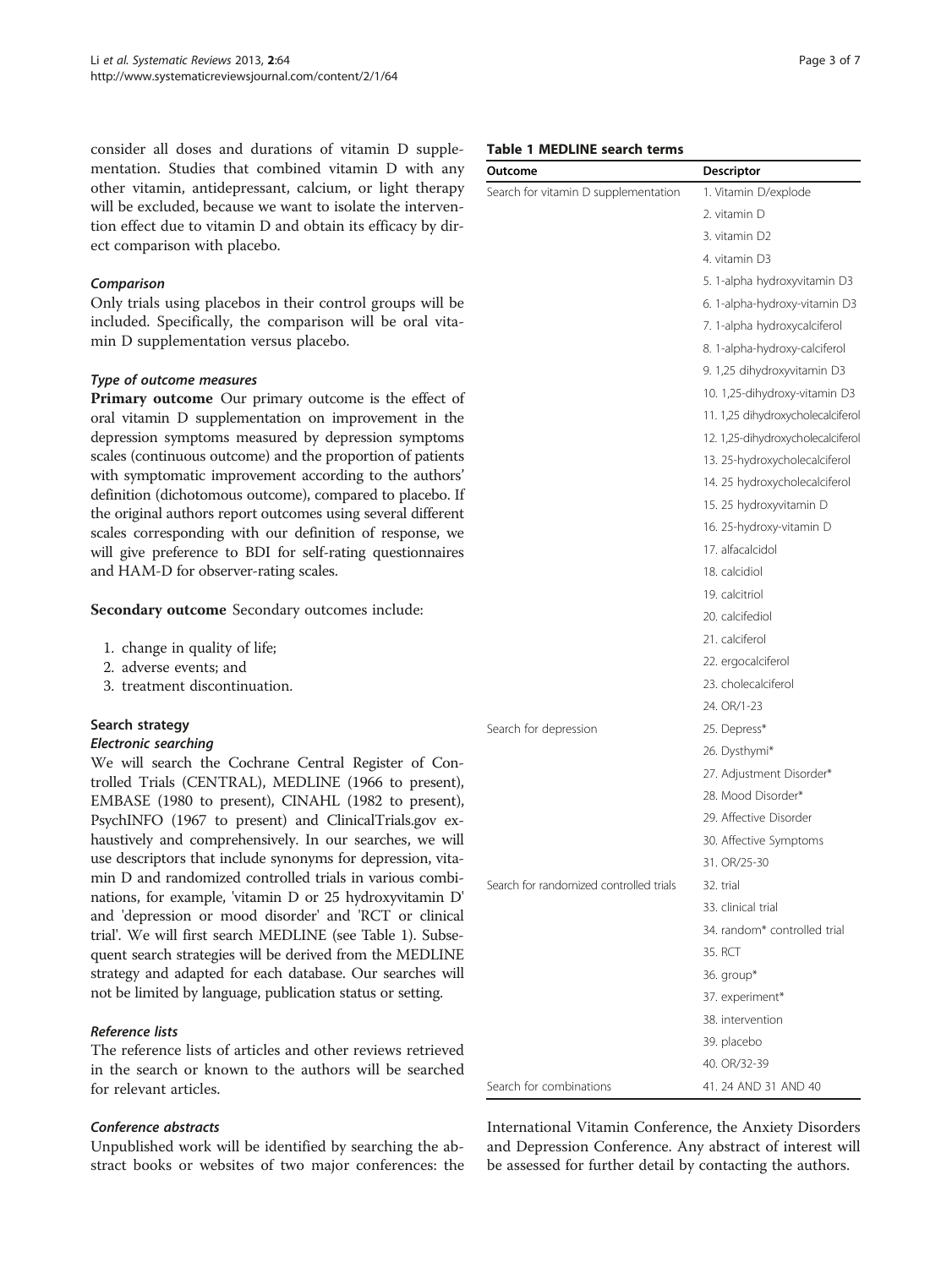#### Grey literature

We will try to contact authors of included studies to acquire other data that may either be unpublished or informally published or ongoing and which is related to efficacy of vitamin D in depression.

# Data collection and analysis

A summary of the identification, screening and inclusion of studies in this review will be presented as a PRISMA (Preferred Reporting Items for Systematic Reviews and Meta-analyses) diagram [[43\]](#page-6-0).

# Selection of studies

Two review authors (GL and SZ) will independently screen and select studies for possible inclusion in the study. First, the titles and abstracts of trials identified from the search will be independently reviewed and pooled for further screening. Secondly, each review author will independently examine the full text of all trials that were identified from the title and abstract screens. Each reviewer will compile a list of studies that meet the inclusion criteria. The contents of each review author's list will be compared, and any disagreement will be resolved by discussion and consensus between all of the review authors. Agreement between authors will be quantified using the Kappa statistic [\[44\]](#page-6-0).

#### Data extraction and management

Two review authors (GL and SZ) will independently extract data using specially developed data extraction forms. Information will be collected on:

- 1. participant characteristics (age, sex, numbers of participants, diagnosis or symptoms of depression, co-morbidity, severity of depression, study setting including season and latitude where study was conducted, inclusion and exclusion criteria in the included studies, baseline serum 25(OH)D and the assay method, washout periods for antidepressants and other supplements);
- 2. intervention details (number of arms, sample size for each, randomization and allocation concealment method, blinding, dose and type of supplementation, duration, withdrawals, and drop-outs);
- 3. outcome measures (description of measures used, continuous/dichotomous nature, results of intervention including scores of depression and interim/final serum 25(OH)D, and adverse outcomes).

We will pilot the data extraction form prior to its use. Any disagreement will be resolved by discussion and consensus between all of the review authors.

#### Statistical analysis

A random-effects meta-analysis will be performed throughout to synthesize the data by pooling the results of the included studies. Heterogeneity between included studies will be assessed using both the chi-square test and the  $I^2$ statistic [[45,46](#page-6-0)]. In addition, to make the probability statement for the efficacy of vitamin D and to incorporate the prior beliefs and external information (that is, observational data), we will synthesize the results from the RCTs using a hierarchical Bayesian random-effects model [[47-49](#page-6-0)] in conjunction with observational studies included in a recent systematic review [\[37\]](#page-6-0). Specifically, observational studies investigating relationship between vitamin D measurements as a risk factor and depression as the outcome of interest in adults will be eligible for pooled analysis as prior distributions to conduct Bayesian meta-analysis.

We will analyze the data using Review Manager (RevMan) version 5.2 for windows (the Nordic Cochrane Center, the Cochrane Collaboration, Copenhagen, Denmark). We will present the results with 95% confidence intervals. We will calculate the pooled risk ratio (RR) and the odds ratio (OR) for dichotomous data, the weighted mean difference (WMD) for continuous data measured on the same scale, and the standardized mean difference (SMD) for data measured on different scales [\[50](#page-6-0)].

We will use the software WinBUGS 1.4 (MRC Biostatistics Unit, Cambridge, UK) to apply three prior distributions to the Bayesian random-effects model: a 'non-informative' or 'vague' prior distribution [\[51,52](#page-6-0)], an 'informative' prior distribution [[47,53\]](#page-6-0) and a 'skeptical' prior distribution [\[52](#page-6-0)], the latter two of which will be based on the pooled observational studies [[37](#page-6-0)]. The efficacy of the intervention will then be acquired from the posterior distribution of the Bayesian analysis, presenting as a SMD, or a RR (or OR) with 95% associated credible interval.

#### Dealing with missing data

For missing or unclear data, the authors of the studies will be contacted during eligibility assessment and data abstraction. Missing data will also be sought from secondary publications of the same study. However, if data are only available in graphic format, we will impute approximations of the mean. If the effort to seek further information from original authors or secondary studies is fruitless, in order to estimate standard deviations (SDs) we will borrow SDs from other trials included in this meta-analysis [[54](#page-6-0)].

### Assessment of risk of bias in included studies

We will assess risk of bias for each included study by an adapted Cochrane Collaboration 'Risk of bias' assessment tool [[50\]](#page-6-0), including sequence generation, allocation concealment, blinding, incomplete outcome data/loss to follow-up, selective outcome reporting and other issues.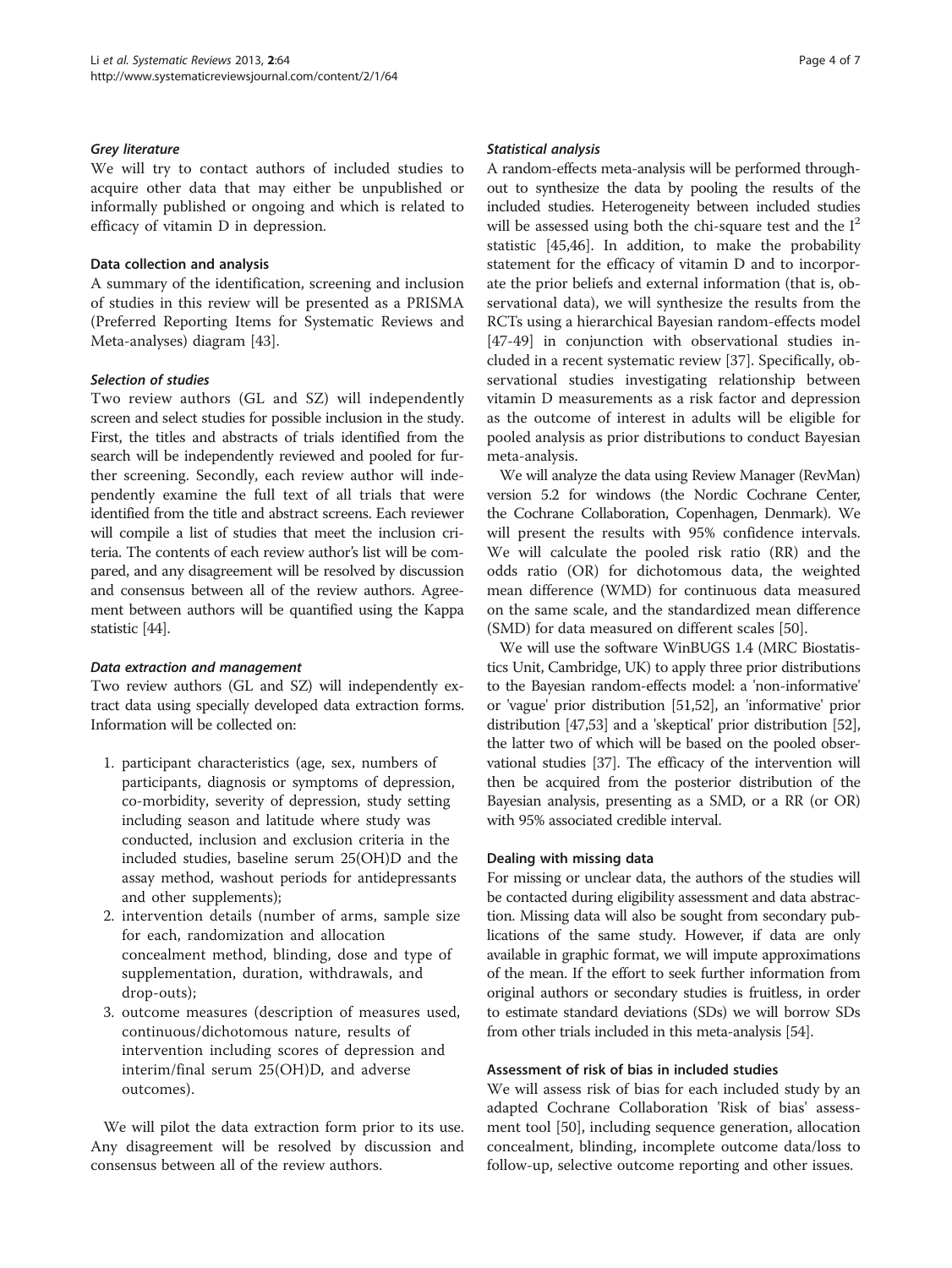The response options for the quality assessment are defined as: yes (criteria applied and described appropriately or acknowledged in the study), no (criteria inappropriately applied) and unclear (criteria not described and impossible to obtain from the study). Each study will then be classified into one of the categories below.

- High risk of bias: one or more criteria not applied/met.
- Moderate risk of bias: one or more criteria unclear.
- Low risk of bias: all criteria applied/met.

The review authors will discuss any disagreement in the assessment of risk of bias to reach a consensus.

#### Assessment of quality of evidence across studies

We will assess the quality of evidence in this systematic review using the Grading of Recommendations Assessment, Development and Evaluation (GRADE) tool [[55](#page-6-0)] with GRADEprofiler (GRADEpro) version 3.6 software, defining the quality of evidence for each outcome as the extent to which one can be confident that an estimate of effect or relation is close to the quantity of specific interest [[50](#page-6-0)]. The GRADE system rates the quality of evidence across studies as one of four levels: very low, low, moderate and high. RCTs are categorized as high quality but can be downgraded for several reasons, including limitation in study design, indirectness of evidence, imprecision of results, unexplained heterogeneity or inconsistency of results, or high probability of publication bias [[55](#page-6-0)].

#### Assessment of heterogeneity in included studies

We will first assess clinical heterogeneity by determining whether the studies are similar enough to pool. In the event that they are, statistical heterogeneity will be evaluated using the  $I^2$  statistic, with a value of  $I^2 > 50\%$  or  $P$  value <0.1 taken as implying significant heterogeneity [\[45,46\]](#page-6-0). If statistical heterogeneity is found, it will be examined by subgroup and sensitivity analyses.

# Subgroup analysis

We plan to investigate the heterogeneity by carrying out the following subgroup analyses:

- 1. different vitamin D dosages (that is, less than 4,000 IU/day versus more than 4,000 IU/day);
- 2. different study settings (that is, high versus low latitude where study was conducted);
- 3. males versus females;
- 4. institutional versus community dwellers; and
- 5. clinical versus general population sample.

#### Sensitivity analysis

We hypothesize that vitamin D supplementation will be less effective on depression in studies with a high risk of bias and in studies with short duration (that is, less than six months), thus we will carry out sensitivity analyses by excluding studies classified as having high risk of bias and removing those having short duration. Also, a fixedeffects model will be conducted for sensitivity analysis.

# Assessment of reporting biases

We will construct a funnel plot to investigate the potential for publication bias for the primary outcomes relating to the diagnosis or symptoms of depression, by means of visual inspection for signs of asymmetry, Begg's rank correlation and Egger's regression tests [[50](#page-6-0)] using the STATA metabias command.

# **Discussion**

The efficacy of vitamin D supplementation in depression has raised lots of concern. Vitamin D is considered as a neurosteroid [\[56](#page-6-0)], and now it is attested that vitamin D metabolites can cross the blood–brain barrier [\[34](#page-6-0)]. Because of the widespread presence of vitamin D receptor in areas of the brain including the hippocampus which is associated with the development of depression [[23\]](#page-5-0), it could be speculated that there is a clinical effect of vitamin D on depression.

The initial suggestion that vitamin D may be linked to depression was based on the relation between low vitamin D and high prevalence of seasonal affective disorder in winter at high latitudes [\[57](#page-6-0)]. Since then a number of observational studies had been published, but they yielded inconclusive results mainly as to whether the lower levels of vitamin D were a cause or consequence of depression [[26,](#page-5-0)[34\]](#page-6-0). Also several RCTs had looked at the efficacy of vitamin D supplements in depression, and if any, the association between depression and the positive effect by vitamin D supplementation that may indicate a causative relation. But, the findings of these trials were not uniform [\[20](#page-5-0)[,35,36,58\]](#page-6-0). Divergent results have been reported in various population, study settings, duration, etcetera.

A review by Bertone-Johnson concluded that the evidence linking vitamin D to the development of depression remains largely circumstantial, after analyzing several observational studies and one RCT [\[34\]](#page-6-0). Two other reviews also demonstrated that it was premature to conclude a significant clinical effect of vitamin D supplementation on de-pression [\[59,60\]](#page-6-0), while Anglin *et al*. failed to summarize the evidence of RCTs [\[37\]](#page-6-0). Therefore, a systematic review based on RCTs will yield a better understanding of the efficacy of vitamin D in depression, which will be helpful in establishing guidelines for implementation in general practice and other relevant settings.

To our knowledge, this systematic review and metaanalysis is the first to evaluate the efficacy of vitamin D supplementation in depression in RCTs. Summarizing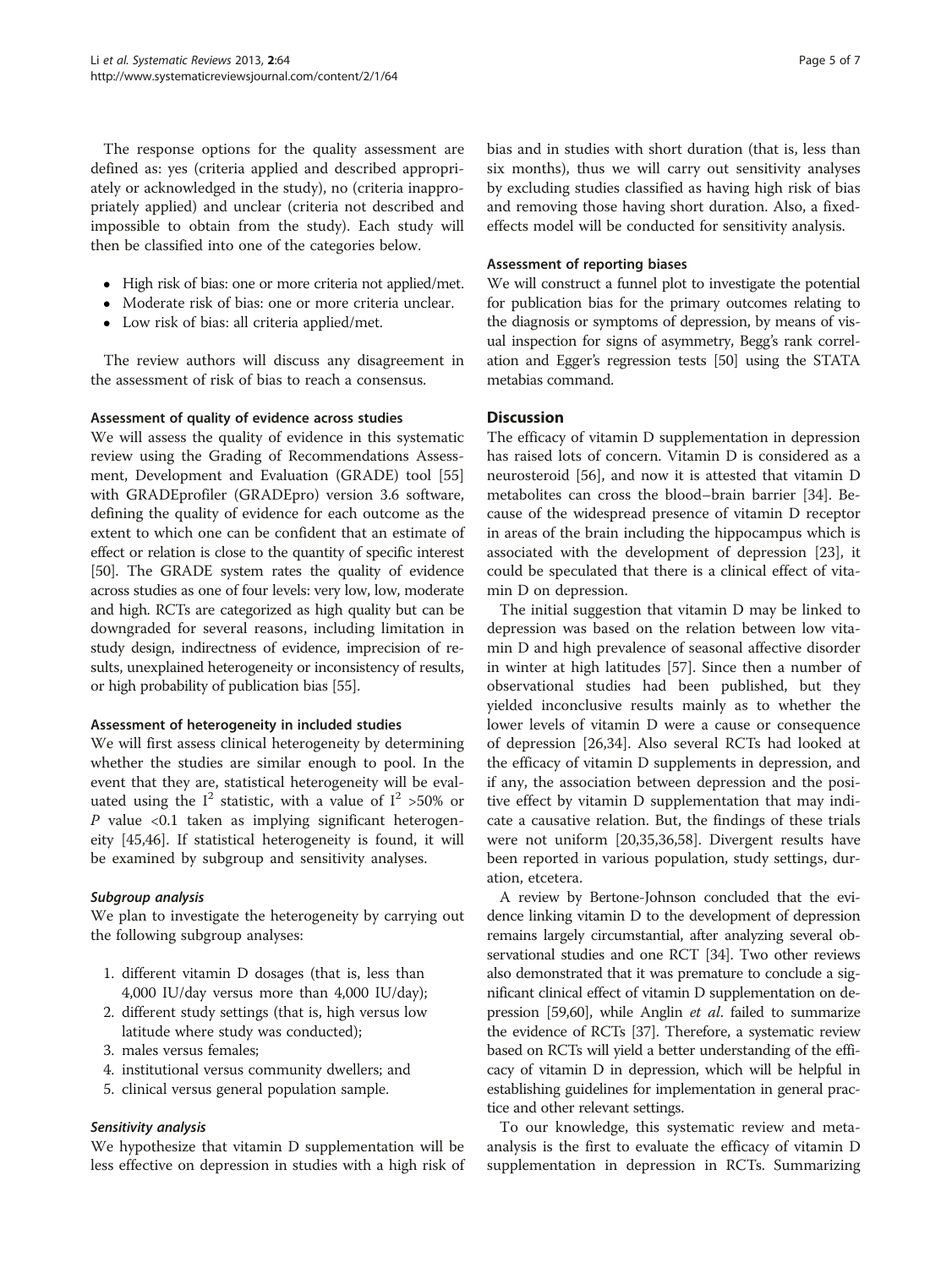<span id="page-5-0"></span>the available RCT evidence on the efficacy of vitamin D will be very useful, because there is a positive public perception of oral vitamin D supplementation, which could lead to high rates of patient adherence [\[61\]](#page-6-0). Furthermore, vitamin D supplementation may be cost-effective with rare adverse effects [16] in preventing development of depression or treating depressive symptoms.

We anticipate that the review will provide valuable evidence of beneficial efficacy of vitamin D supplementation in depression. The review will also probably inform clinicians and healthcare providers about a simple and acceptable intervention and method that will serve the needs of people at risk of depression or with depressive symptoms, or depression patients.

#### Abbreviations

AIDS: Acquired Immune Deficiency Syndrome; BDI: Beck Depression Inventory; CES-D: Center for Epidemiologic Studies Depression scale; DALY: Disability-adjusted life-years; DSM: Diagnostic and Statistical Manual of Mental Disorders; GHQ: General Health Questionnaire; GRADE: Grading of Recommendations Assessment Development and Evaluation; HAM-D: Hamilton Depression Rating Scale; HIV: Human immunodeficiency virus; IDS-C/SR: Inventory for Depressive Symptomatology-Clinician Rated or Self-rated; MADRS: Montgomery-Åsberg Depression Rating Scale; OR: Odds ratio; RCT: Randomized controlled trial; RR: Risk ratio; SD: Standard deviation; SMD: Standardized mean difference; WMD: Weighted mean difference; 25 (OH)D: 25-hydroxyvitamin D.

#### Competing interests

The authors declare that they have no competing interests.

#### Authors' contributions

GL and LT were responsible for the study conception and design. GL, LM and SZ were responsible for the drafting of the manuscript. LM, ZS, JA, AP and LT made several critical revisions and provided professional and statistical support. All authors read and approved the final manuscript.

#### Author details

<sup>1</sup>Department of Clinical Epidemiology & Biostatistics, McMaster University, 1280 Main Street West, Hamilton, ON L8S 4L8, Canada. <sup>2</sup>Department of Psychiatry and Behavioural Neurosciences, McMaster University, 1280 Main Street West, Hamilton, ON L8S 4L8, Canada. <sup>3</sup>St. Joseph's Hospital, McMaster University, 25 Charlton Avenue East, Hamilton, ON L8N 1Y2, Canada. 4 Division of Geriatric Medicine, Department of Medicine, McMaster University, 1280 Main Street West, Hamilton, ON L8S 4L8, Canada.

#### Received: 24 April 2013 Accepted: 29 July 2013 Published: 8 August 2013

#### References

- American Psychiatric Association: Diagnostic and Statistical Manual of Mental Disorders, Fourth Edition, Text Revision (DSM-IV-TR). Washington, DC: American Psychiatric Association; 2000.
- 2. Murray CJ, Lopez AD: Global mortality, disability, and the contribution of risk factors: Global Burden of Disease Study. Lancet 1997, 349:1436–1442.
- 3. Mathers CD, Loncar D: Projections of global mortality and burden of disease from 2002 to 2030. PLoS Med 2006, 3:e442.
- 4. Feighner JP, Robins E, Guze SB, Woodruff RA Jr, Winokur G, Munoz R: Diagnostic criteria for use in psychiatric research. Arch Gen Psychiatry 1972, 26:57–63.
- Spitzer RL, Robins E, Endicott J: Research Diagnostic Criteria (RDC) for a Selected Group of Functional Disorders. 3rd edition. New York, NY: New York State Psychiatric Institute; 1978.
- Beck AT, Ward CH, Mendelson M, Mock J, Erbaugh J: An inventory for measuring depression. Arch Gen Psychiatry 1961, 4:561–571.
- 7. Beck AT, Steer RA, Brown GK: BDI-II, Beck Depression Inventory: Manual. 2nd edition. San Antonio: Texas: Psychological Corporation; 1996.
- 8. Radloff LS: The CES-D scale: A self-report depression scale for research in the general population. Appl Psychol Meas 1977, 1:385–401.
- 9. Goldberg D: The Detection of Psychiatric Illness by Questionnaire. Oxford: Oxford University Press; 1972.
- 10. Hamilton M: A rating scale for depression. J Neurol Neurosurg Psychiatry 1960, 23:56–62.
- 11. Hamilton M: Development of a rating scale for primary depressive illness. Br J Soc Clin Psychol 1967, 6:278–296.
- 12. Montgomery SA, Asberg M: A new depression scale designed to be sensitive to change. Br J Psychiatry 1979, 134:382-389.
- 13. Rush AJ, Giles DE, Schlesser MA, Fulton CL, Weissenburger J, Burns C: The Inventory for Depressive Symptomatology (IDS): preliminary findings. Psychiatry Res 1986, 18:65–87.
- 14. Ellis P: Australian and New Zealand clinical practice guidelines for the treatment of depression. Aust N Z J Psychiatry 2004, 38:389-407
- 15. Jorm AF: Mental health literacy. Public knowledge and beliefs about mental disorders. Br J Psychiatry 2000, 177:396-401.
- 16. Holick MF: Vitamin D deficiency. N Engl J Med 2007, 357:266–281.
- 17. Armas LA, Hollis BW, Heaney RP: Vitamin D2 is much less effective than vitamin D3 in humans. J Clin Endocrinol Metab 2004, 89:5387–5391.
- 18. Houghton LA, Vieth R: The case against ergocalciferol (vitamin D2) as a vitamin supplement. Am J Clin Nutr 2006, 84:694-697.
- 19. Sanders KM, Stuart AL, Williamson EJ, Jacka FN, Dodd S, Nicholson G, Berk M: Annual high-dose vitamin D3 and mental well-being: randomised controlled trial. Br J Psychiatry 2011, 198:357-364.
- 20. Kjaergaard M, Waterloo K, Wang CE, Almas B, Figenschau Y, Hutchinson MS, Svartberg J, Jorde R: Effect of vitamin D supplement on depression scores in people with low levels of serum 25-hydroxyvitamin D: nested case–control study and randomised clinical trial. Br J Psychiatry 2012, 201:360-368.
- 21. Dean AJ, Bellgrove MA, Hall T, Phan WM, Eyles DW, Kvaskoff D, McGrath JJ: Effects of vitamin D supplementation on cognitive and emotional functioning in young adults–a randomised controlled trial. PLoS One 2011, 6:e25966.
- 22. Bertone-Johnson ER, Powers SI, Spangler L, Larson J, Michael YL, Millen AE, Bueche MN, Salmoirago-Blotcher E, Wassertheil-Smoller S, Brunner RL, Ockene I, Ockene JK, Liu S, Manson JE: Vitamin D supplementation and depression in the women's health initiative calcium and vitamin D trial. Am J Epidemiol 2012, 176:1–13.
- 23. Eyles DW, Smith S, Kinobe R, Hewison M, McGrath JJ: Distribution of the vitamin D receptor and 1 alpha-hydroxylase in human brain. *J Chem* Neuroanat 2005, 29:21–30.
- 24. Hoogendijk WJ, Lips P, Dik MG, Deeg DJ, Beekman AT, Penninx BW: Depression is associated with decreased 25-hydroxyvitamin D and increased parathyroid hormone levels in older adults. Arch Gen Psychiatry 2008, 65:508–512.
- 25. Armstrong DJ, Meenagh GK, Bickle J, Lee AS, Curran ES, Finch MB: Vitamin D deficiency is associated with anxiety and depression in fibromyalgia. Clin Rheumatol 2007, 26:551–554.
- 26. Young SN: Has the time come for clinical trials on the antidepressant effect of vitamin D? J Psychiatry Neurosci 2009, 34:3.
- 27. Hoang MT, Defina LF, Willis BL, Leonard DS, Weiner MF, Brown ES: Association between low serum 25-hydroxyvitamin D and depression in a large sample of healthy adults: the Cooper Center longitudinal study. Mayo Clin Proc 2011, 86:1050–1055.
- 28. Jorde R, Waterloo K, Saleh F, Haug E, Svartberg J: Neuropsychological function in relation to serum parathyroid hormone and serum 25 hydroxyvitamin D levels. The Tromso study. J Neurol 2006, 253:464–470.
- 29. Zhao G, Ford ES, Li C, Balluz LS: No associations between serum concentrations of 25-hydroxyvitamin D and parathyroid hormone and depression among US adults. Br J Nutr 2010, 104:1696–1702.
- 30. Nanri A, Mizoue T, Matsushita Y, Poudel-Tandukar K, Sato M, Ohta M, Mishima N: Association between serum 25-hydroxyvitamin D and depressive symptoms in Japanese: analysis by survey season. Eur J Clin Nutr 2009, 63:1444–1447.
- 31. Tolppanen AM, Sayers A, Fraser WD, Lewis G, Zammit S, Lawlor DA: The association of serum 25-hydroxyvitamin D3 and D2 with depressive symptoms in childhood-a prospective cohort study. J Child Psychol Psychiatry 2012, 53:757–766.
- 32. Milaneschi Y, Shardell M, Corsi AM, Vazzana R, Bandinelli S, Guralnik JM, Ferrucci L: Serum 25-hydroxyvitamin D and depressive symptoms in older women and men. J Clin Endocrinol Metab 2010, 95:3225–3233.